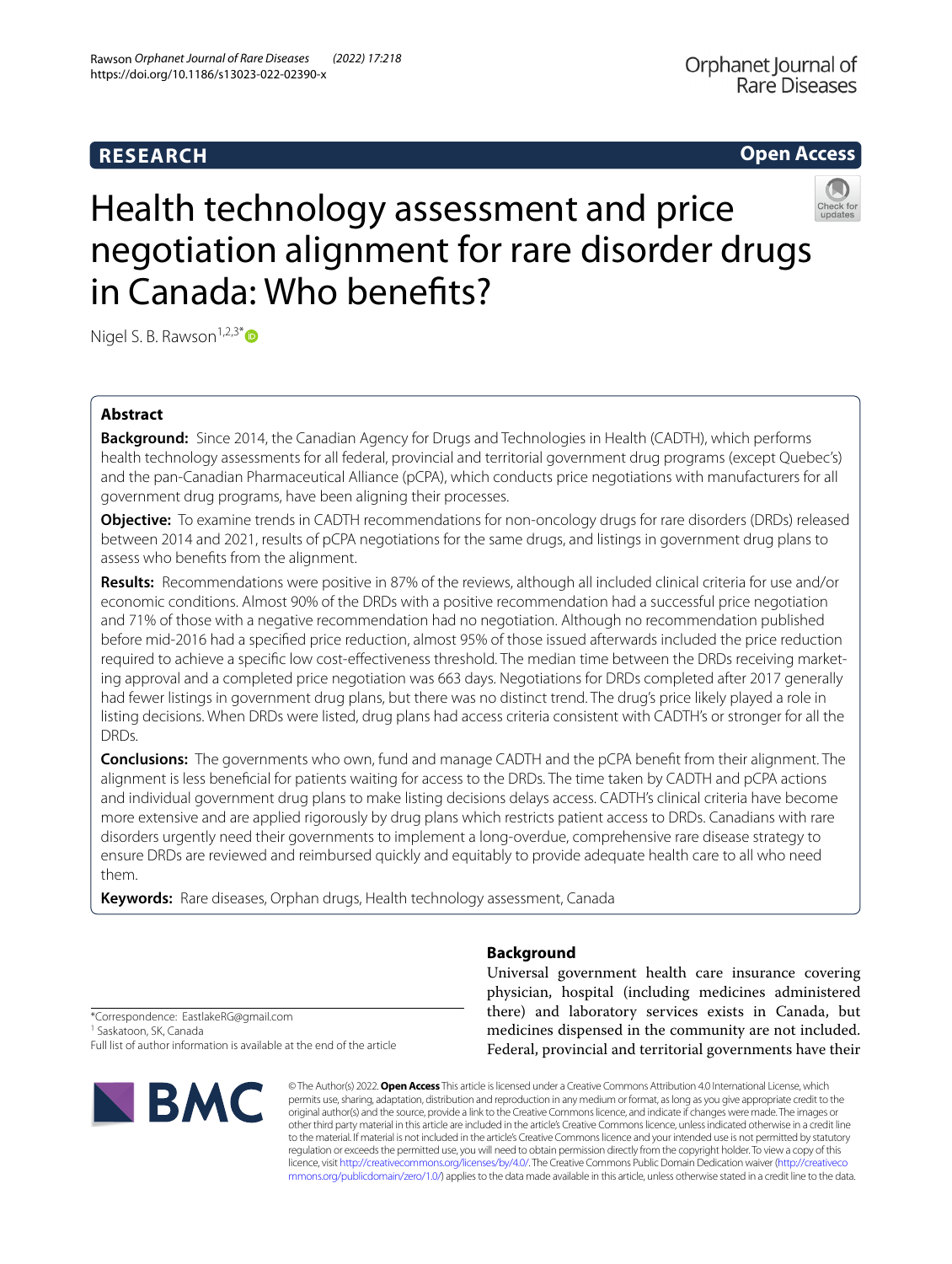own prescription drug plans ofering a varying degree of coverage to about a quarter of the population comprising seniors, social assistance recipients, children and some other special groups, such as cancer patients, or when costs are deemed catastrophic.

Several obstacles must be overcome by pharmaceutical manufacturers to have a drug listed in government drug plans. The first is health technology assessment performed for all federal, provincial and territorial drug plans (except in Quebec) by the Canadian Agency for Drugs and Technologies in Health (CADTH) [\[1](#page-7-0)]. CADTH recommendations are commonly qualifed with clinical criteria and/or a need for a price reduction. Following a positive recommendation, pharmaceutical manufacturers usually look to be invited into the federal, provincial (including Quebec) and territorial governments' collective price negotiating process, known as the pan-Canadian Pharmaceutical Alliance (pCPA). If a price agreement is reached, a letter of intent (LOI) is signed that implies the drug will be listed in any subsequent agreement with drug plans with an established price and listing criteria  $[2]$  $[2]$ . The negotiation process and agreement terms are not publicly available.

Government drug plans are not mandated to reimburse a medicine that has been successfully negotiated with the pCPA. Using the pCPA's LOI terms, manufacturers negotiate individual product listing agreements with each participating jurisdiction. Individual negotiations with drug plans are confdential so that, when a medicine is not listed, it is unknown whether this is due to its government opting out of the pCPA negotiation or opting in but failing to reach its own listing agreement with the manufacturer.

A previous evaluation of drugs for rare disorders (DRDs) with CADTH recommendations issued between January 2004 and February 2016 found that the positive recommendation rate decreased as the prevalence of the DRD's indication decreased, while an increase occurred in reports in which CADTH recommended a price reduction [[3](#page-7-2)]. Before 2012, high cost was a factor in 85% of negative recommendations, whereas between 2012 and February 2016, no DRD with a negative recommendation had its cost noted in the reimbursement report and 100% of those with a positive recommendation included the need for a price reduction.

CADTH and the pCPA have continued to align their processes. Since insufficient recommendations were available in the post-2015 period in the previous work to fully assess the impact of the alignment on the outcomes of price negotiations and listing in government drug plans, the objective of this analysis was to examine trends in reimbursement recommendations for non-oncology DRDs published between 2014 and 2021, results of pCPA negotiations for the same drugs, and listings in government drug plans. Oncology drugs were excluded because

#### **Methods**

Non-oncology DRDs with fnal recommendations published between January 2014 and December 2021 were identifed from CADTH's reimbursement review webpage [\[1\]](#page-7-0). Only DRDs for indications with a prevalence of≤10 per 100,000 population were included to ensure that drugs for unquestionably rare disorders were the focus. Prevalence was obtained from the Orphanet website [[4\]](#page-7-3) or up-to-date publications when Orphanet provided a wide range or no data.

their coverage is dealt with diferently in most provinces.

Information recorded from the CADTH reimbursement review reports included the drug, its indication, dates of submission to CADTH and fnal recommendation, the recommendation, any estimate of the daily cost of treatment, and whether reviewers expressed concern about the drug's efficacy or cost-effectiveness. The pCPA website [[5\]](#page-7-4) was searched for corresponding negotiations for the same medicines. Dates on which negotiations were begun and completed or declined were recorded, together with the outcomes.

Formularies, special beneft lists and bulletins of each of the 10 provinces, together with the formulary of the federal Non-Insured Health Benefts plan for First Nations and Inuit people, as at the end of December 2021 were reviewed to assess how many of the DRDs were reimbursed in these programs.

Clinical criteria for drug access specifed in positive CADTH recommendations were categorized as minimal, moderate or extensive. Minimal criteria simply stated what type of patients are to receive the drug and that they should be under the care of an appropriate specialist. Moderate criteria went beyond this by adding one or more diagnostic tests commonly used in patients with the condition for which the drug is indicated. Extensive criteria broadened the requirements to include one or more specialized diagnostic tests, such as those for specifc gene mutations. Drug plan access criteria were assessed as being the same, weaker (less restrictive) or stronger (more restrictive) when compared with CADTH's criteria.

#### **Results**

Fifty-four CADTH fnal recommendations published between January 2014 and December 2021 for 47 unique non-oncology DRDs were identifed (Table [1\)](#page-2-0). Most DRDs (42; 77.8%) were indicated for a genetic disorder. The times taken for CADTH's reviews had a median of 215 days (inter-quartile range: 188–272 days). No evidence was seen in the CADTH reports of any signifcant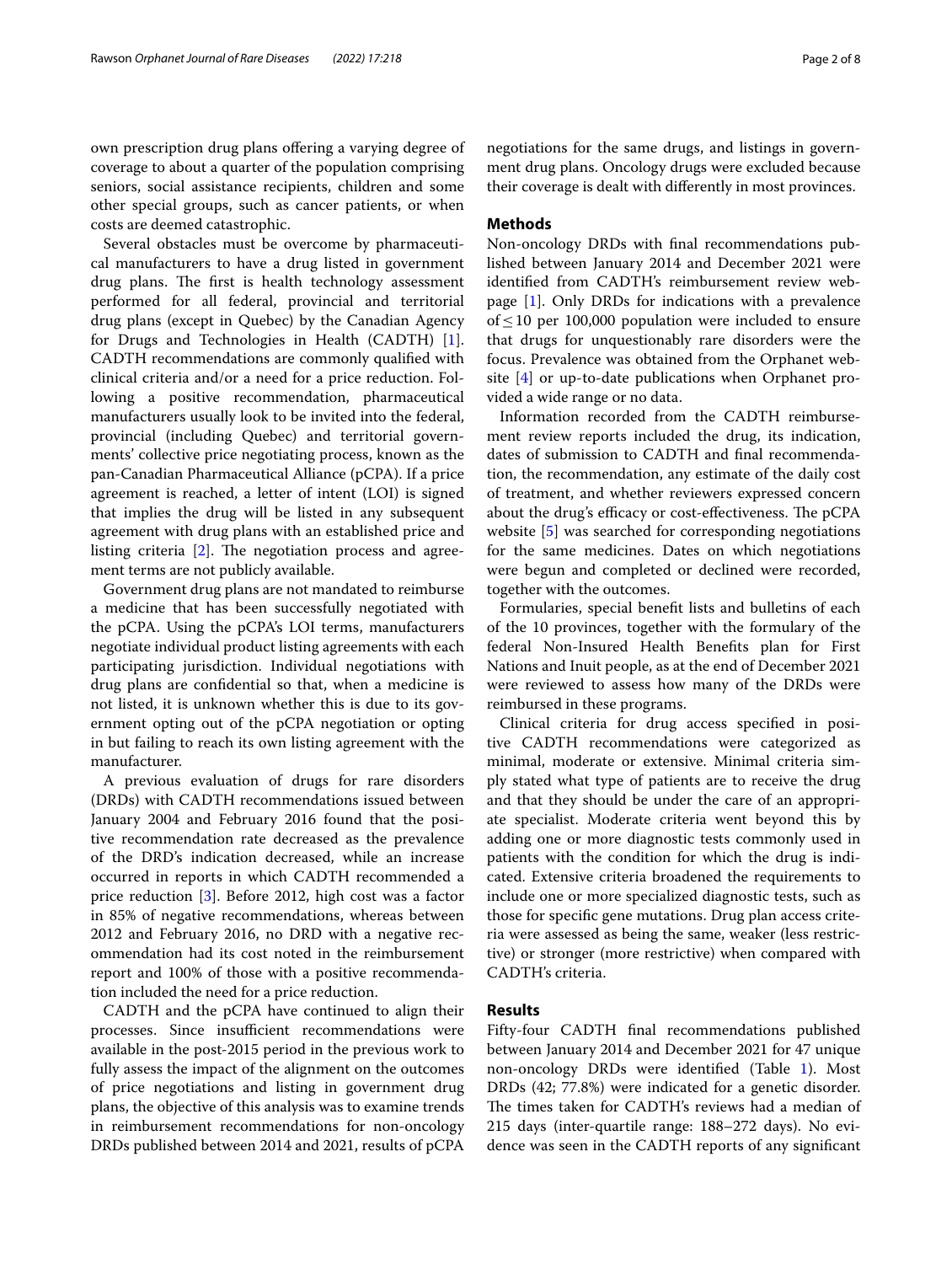## <span id="page-2-0"></span>**Table 1** Outcomes of 54 reimbursement reviews and price negotiations for rare disorder drugs, 2014–2021

| Generic (brand) names                  | <b>Clinical indication</b>                               | <b>CADTH</b> reimbursement review |            |                                   | pCPA price             |
|----------------------------------------|----------------------------------------------------------|-----------------------------------|------------|-----------------------------------|------------------------|
|                                        |                                                          |                                   |            | Completed Outcome Price reduction | negotiation<br>outcome |
| Riociguat (Adempas)                    | Pulmonary thromboembolic<br>hypertension                 | 7/2014                            | <b>LwC</b> | Substantial reduction             | LOI                    |
| Stiripentol (Diacomit)                 | Dravet syndrome <sup>a</sup>                             | 10/2014                           | LwC        | Reduction                         | LOI                    |
| Icatibant (Firazyr)                    | Hereditary angioedema <sup>a</sup>                       | 12/2014                           | <b>LwC</b> | Reduction                         | LOI                    |
| Ivacaftor (Kalydeco)                   | Cystic fibrosis gating mutations <sup>a</sup>            | 12/2014                           | <b>LwC</b> | Substantial reduction             | Closed, no LOI         |
| Macitentan (Opsumit)                   | Pulmonary arterial hypertension                          | 1/2015                            | <b>LwC</b> | Reduction                         | LOI <sup>c</sup>       |
| Pasireotide (Signifor)                 | Cushing's disease                                        | 2/2015                            | <b>DNR</b> | Lack of C-E evidence              | No negotiation         |
| Elosulfase alfa (Vimizim)              | Mucopolysaccharidosis IVA <sup>a</sup>                   | 3/2015                            | <b>DNR</b> | Not C-E                           | No negotiation         |
| Pirfenidone (Esbriet)                  | Idiopathic pulmonary fibrosis                            | $4/2015^{b}$                      | <b>LwC</b> | Substantial reduction             | LOI                    |
| Lomitapide (Juxtapid)                  | Homozygous familial<br>hypercholesterolemia <sup>a</sup> | 4/2015                            | <b>DNR</b> | Not C-E                           | No negotiation         |
| Nintedanib (Ofev)                      | Idiopathic pulmonary fibrosis                            | 10/2015                           | LwC        | Substantial reduction             | LOI                    |
| Taliglucerase alfa (Elelyso)           | Gaucher disease <sup>a</sup>                             | 10/2015                           | <b>DNR</b> | C-E not assessable                | LOI                    |
| Ivacaftor (Kalydeco)                   | Cystic fibrosis R117H gating<br>mutation <sup>a</sup>    | 11/2015                           | <b>LwC</b> | Substantial reduction             | LOI                    |
| Riociguat (Adempas)                    | Pulmonary arterial hypertension                          | 12/2015                           | LwC        | Substantial reduction             | Closed, no LOI         |
| Galsulfase (Naglazyme)                 | Mucopolysaccharidosis VI <sup>a</sup>                    | 2/2016                            | <b>LwC</b> | Substantial reduction             | No negotiation         |
| Asfotase alfa (Strensig)               | Hypophosphatasia <sup>a</sup>                            | 3/2016                            | <b>LwC</b> | Substantial reduction             | LOI <sup>d</sup>       |
| Sodium phenylbutyrate (Phe-<br>burane) | Urea cycle disorders <sup>a</sup>                        | 4/2016                            | <b>LwC</b> | Lack of C-E evidence              | LOI                    |
| Elosulfase alfa (Vimizim)              | Mucopolysaccharidosis IVA <sup>a</sup>                   | $5/2016^{b}$                      | <b>LwC</b> | Substantial reduction             | LOI                    |
| Teduglutide (Revestive)                | Short bowel syndrome, adult                              | 7/2016                            | <b>LwC</b> | >80% for \$50,000/QALY            | LOI                    |
| Sapropterin (Kuvan)                    | Phenylketonuria <sup>a</sup>                             | 10/2016 <sup>b</sup>              | <b>LwC</b> | > 90% for \$50,000/QALY           | LOI                    |
| Lumacaftor/ivacaftor (Orkambi)         | Cystic fibrosis, F508del mutation <sup>a</sup>           | 10/2016                           | <b>DNR</b> | 98% for \$50,000/QALY             | No negotiation         |
| Selexipag (Uptravi)                    | Pulmonary arterial hypertension                          | 10/2016                           | <b>LwC</b> | >42% for \$50,000/QALY            | LOI                    |
| Glycerol phenylbutyrate (Ravicti)      | Urea cycle disorders <sup>a</sup>                        | 3/2017                            | <b>LwC</b> | Not C-E at \$50,000/QALY          | LOI                    |
| Obeticholic acid (Ocaliva)             | Primary biliary cholangitis                              | 7/2017                            | <b>LwC</b> | >60% for \$50,000/QALY            | LOI                    |
| Eliglustat (Cerdelga)                  | Gaucher disease <sup>a</sup>                             | 7/2017                            | <b>LwC</b> | Not to exceed similar drugs       | Closed, no LOI         |
| Nusinersen (Spinraza)                  | Spinal muscular atrophy <sup>a</sup>                     | 12/2017 <sup>b</sup>              | <b>LwC</b> | 95% for > \$400,000/QALY          | LOI                    |
| Migalastat (Galafold)                  | Fabry disease <sup>a</sup>                               | 1/2018                            | <b>LwC</b> | Lower than similar drugs          | LOI                    |
| Cysteamine (Procysbi)                  | Nephropathic cystinosis <sup>a</sup>                     | 1/2018                            | <b>LwC</b> | > 95% for \$100,000/QALY          | LOI                    |
| Nitisinone (Orfadin)                   | Tyrosinemia type 1ª                                      | 2/2018                            | <b>LwC</b> | >87% for \$50,000/QALY            | LOI                    |
| Tocilizumab (Actemra)                  | Giant cell arteritis                                     | 3/2018                            | <b>LwC</b> | 68% for \$50,000/QALY             | LOI                    |
| Nitisinone (MDK-Nitisinone)            | Tyrosinemia type 1 <sup>ª</sup>                          | 4/2018                            | <b>LwC</b> | >87% for \$50,000/QALY            | LOI                    |
| Nitisinone (Nitisinone)                | Tyrosinemia type 1ª                                      | 8/2018                            | <b>LwC</b> | >87% for \$50,000/QALY            | LOI                    |
| Lumacaftor/ivacaftor (Orkambi)         | Cystic fibrosis, F508del mutation <sup>a</sup>           | $9/2018^{b}$                      | <b>DNR</b> | 97% for \$100,000/QALY            | LOI <sup>d</sup>       |
| Sebelipase alfa (Kanuma)               | Lysosomal acid lipase deficiency <sup>a</sup>            | 9/2018                            | <b>LwC</b> | > 97% for \$50,000/QALY           | LOI                    |
| Nusinersen (Spinraza)                  | Spinal muscular atrophy <sup>a</sup>                     | 2/2019                            | <b>LwC</b> | Not C-E at \$300,000/QALY         | LOI                    |
| Edaravone (Radicava)                   | Amyotrophic lateral sclerosis                            | 3/2019                            | <b>LwC</b> | >95% for \$200,000/QALY           | LOI                    |
| Cerliponase alfa (Brineura)            | Neuronal ceroid lipofuscinosis<br>type $2^a$             | 5/2019                            | <b>LwC</b> | >99% for \$50,000/QALY            | LOI                    |
| Mercaptamine (Cystadrops)              | Cystinosis <sup>a</sup>                                  | 6/2019                            | <b>LwC</b> | > 97% for \$50,000/QALY           | LOI                    |
| Patisiran (Onpattro)                   | Transthyretin amyloidosis <sup>a</sup>                   | 7/2019                            | LwC        | 98% for \$50,000/QALY             | LOI                    |
| Lanadelumab (Takhzyro)                 | Hereditary angioedema <sup>a</sup>                       | 11/2019                           | <b>LwC</b> | >58% for \$50,000/QALY            | LOI                    |
| Teduglutide (Revestive)                | Short bowel syndrome, pediatric                          | 11/2019                           | LwC        | >80% for \$50,000/QALY            | LOI                    |
| Inotersen (Tegsedi)                    | Transthyretin amyloidosis <sup>a</sup>                   | 12/2019                           | LwC        | >88% for \$50,000/QALY            | LOI                    |
| Tafamidis (Vyndaqel)                   | Transthyretin amyloidosis <sup>a</sup>                   | 2/2020                            | <b>LwC</b> | >92% for \$50,000/QALY            | LOI                    |
| Burosumab (Crysvita)                   | Hypophosphatemia (X-linked) <sup>a</sup>                 | 5/2020                            | <b>LwC</b> | 94% for \$50,000/QALY             | LOI                    |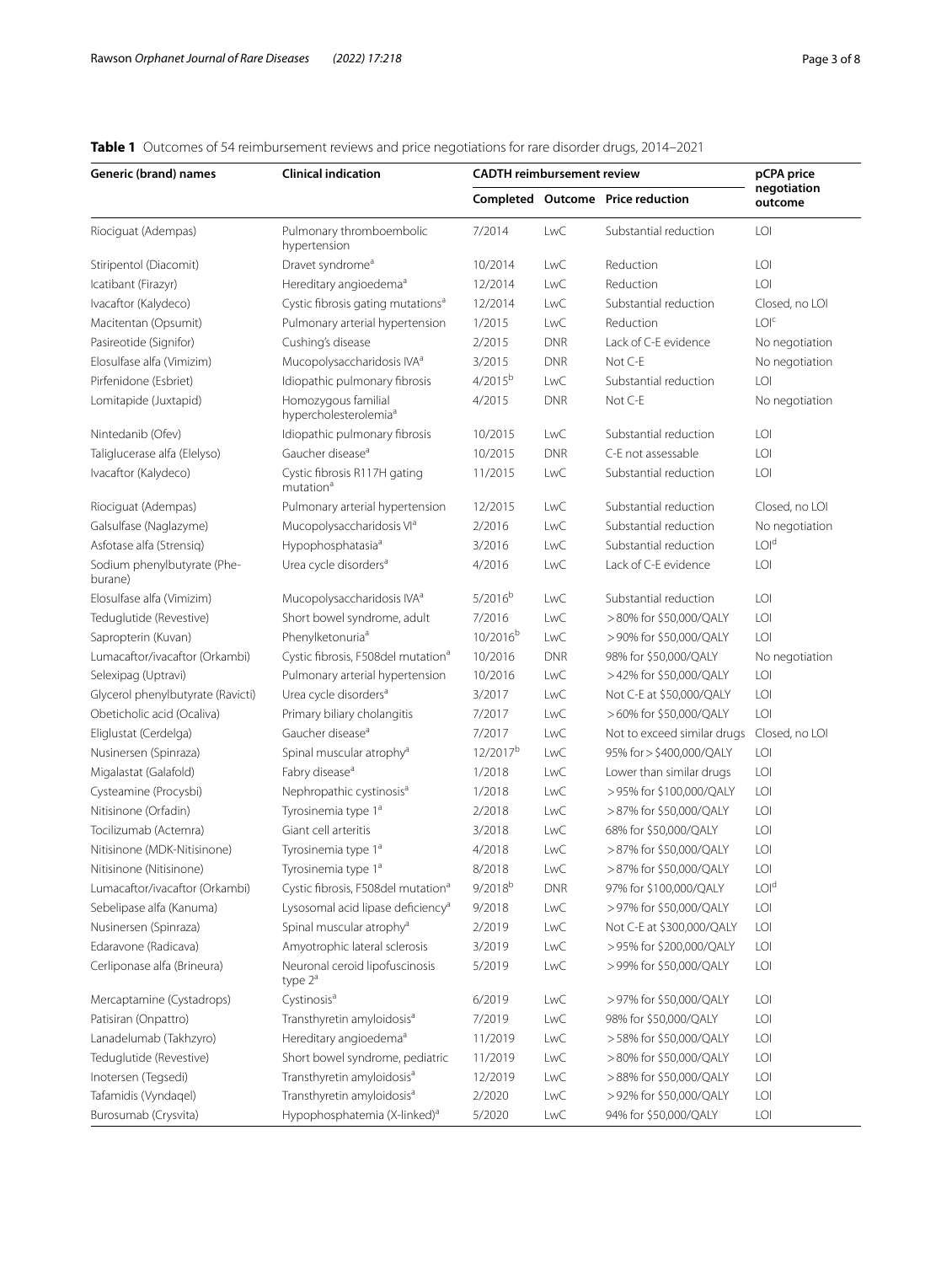#### **Table 1** (continued)

| Generic (brand) names                          | <b>Clinical indication</b>                             | <b>CADTH</b> reimbursement review |            |                                   | pCPA price             |  |
|------------------------------------------------|--------------------------------------------------------|-----------------------------------|------------|-----------------------------------|------------------------|--|
|                                                |                                                        |                                   |            | Completed Outcome Price reduction | negotiation<br>outcome |  |
| Eculizumab (Soliris)                           | Neuromyelitis optica spectrum<br>disorder <sup>a</sup> | 8/2020                            | LwC        | 96% for \$50,000/QALY             | Active                 |  |
| Caplacizumab (Cablivi)                         | Thrombotic thrombocytopenic<br>purpura <sup>a</sup>    | 8/2020                            | <b>DNR</b> | 75% for \$50,000/QALY             | No negotiation         |  |
| Voretigene neparvovec (Luxturna)               | Leber's congenital amaurosis <sup>a</sup>              | 11/2020                           | <b>LwC</b> | >74% for \$50,000/QALY            | Active                 |  |
| Onasemnogene abeparvovec<br>(Zolgensma)        | Spinal muscular atrophy <sup>a</sup>                   | 3/2021                            | <b>LwC</b> | > 90% for \$50,000/QALY           | LOI                    |  |
| Amifampridine (Ruzurgi)                        | Lambert-Eaton myasthenic<br>syndrome <sup>a</sup>      | 4/2021                            | LwC        | Not C-E at \$50,000/QALY          | Active                 |  |
| Satralizumab (Enspryng)                        | Neuromyelitis optica spectrum<br>disorder <sup>a</sup> | 4/2021                            | <b>LwC</b> | >89% for \$50,000/QALY            | Active                 |  |
| Luspatercept (Reblozyl)                        | Beta-thalassemia associated<br>anemia <sup>a</sup>     | 6/2021                            | LwC        | >85% for \$50,000/QALY            | Under consideration    |  |
| Risdiplam (Evrysdi)                            | Spinal muscular atrophy <sup>a</sup>                   | 8/2021                            | LwC        | 99% for > \$50,000/QALY           | Active                 |  |
| Elexacaftor/tezacaftor/ivacaftor<br>(Trikafta) | Cystic fibrosis, F508del mutation <sup>a</sup>         | 9/2021                            | LwC        | >90% for \$50,000/QALY            | LOI                    |  |
| Givosiran (Givlaari)                           | Acute hepatic porphyria <sup>a</sup>                   | 9/2021                            | LwC        | >57% for \$50,000/QALY            | Under consideration    |  |
| Trientine (MAR-Trientine)                      | Wilson's disease <sup>a</sup>                          | 11/2021                           | LwC        | 27% for \$50,000/QALY             | Active                 |  |

CADTH, Canadian Agency for Drugs and Technologies in Health; C-E, cost-efectiveness; DNR, do not reimburse; LOI, letter of intent; LwC, list with conditions; pCPA, pan-Canadian Pharmaceutical Alliance; QALY, quality-adjusted life-year

<sup>a</sup> Genetic disorder

<sup>b</sup> Resubmission to CADTH

<sup>c</sup> Earlier negotiation closed with no agreement

<sup>d</sup> Earlier pCPA decision not to negotiate

delay caused by a request to the manufacturer for additional data.

Recommendations were positive in 47 (87.0%) of the reviews; all included clinical criteria for use and/or economic conditions. In the seven reports with a negative recommendation, CADTH reviewers expressed concern about the DRD's efficacy, despite having been assessed by Health Canada's regulatory review as acceptable.

Table [1](#page-2-0) also demonstrates that none of the 17 recommendations issued before mid-2016 had a specifed price reduction, whereas almost all (35; 94.6%) of the 37 published afterwards included the price reduction required to achieve a specifc incremental cost-efectiveness threshold. For 30 (81.1%), the threshold was \$50,000 per quality-adjusted life-year (QALY). Since mid-2019, all recommendations used this low threshold.

For 46 of the CADTH recommendations, a corre-sponding pCPA decision was identified (Table [1](#page-2-0)). A price negotiation was active or the pCPA was considering whether to enter a negotiation for the other eight. The median time required for the pCPA negotiations was 224 days (inter-quartile range: 159–314 days).

Thirty-five (89.7%) of the 39 CADTH reviews with a positive recommendation had a pCPA negotiation resulting in a LOI. A price negotiation was undertaken but closed without a LOI for three of the remaining drugs, while the pCPA decided not to pursue a negotiation for the other. Negotiations were also not pursued for fve DRDs with a negative recommendation; the other two had a successful negotiation, although that for lumacaftor/ivacaftor was only achieved after the pCPA had initially refused to negotiate.

Reimbursement reviews and price negotiations take a significant amount of time. The median of the time between the DRDs receiving marketing approval from Health Canada and either a pCPA completed negotiation (with or without a LOI) or a decision not to negotiate was 663 days (inter-quartile range: 425–1046 days).

Table [2](#page-4-0) shows numbers of drug plans listing the 38 unique DRDs with completed pCPA negotiations as at the end of 2021. Although negotiations for DRDs completed after 2017 generally had fewer listings, there was no distinct trend. However, the DRD's cost likely played a role in listing decisions based on daily list prices available from the CADTH reports. The median cost of DRDs listed in nine to 11 drug plans was \$128 (inter-quartile range: \$112–\$263), whereas the median for DRDs listed in six to eight plans was \$655 (inter-quartile range: \$419– \$918) and for those listed in fewer than six plans was \$1619 (inter-quartile range: \$752–\$2633).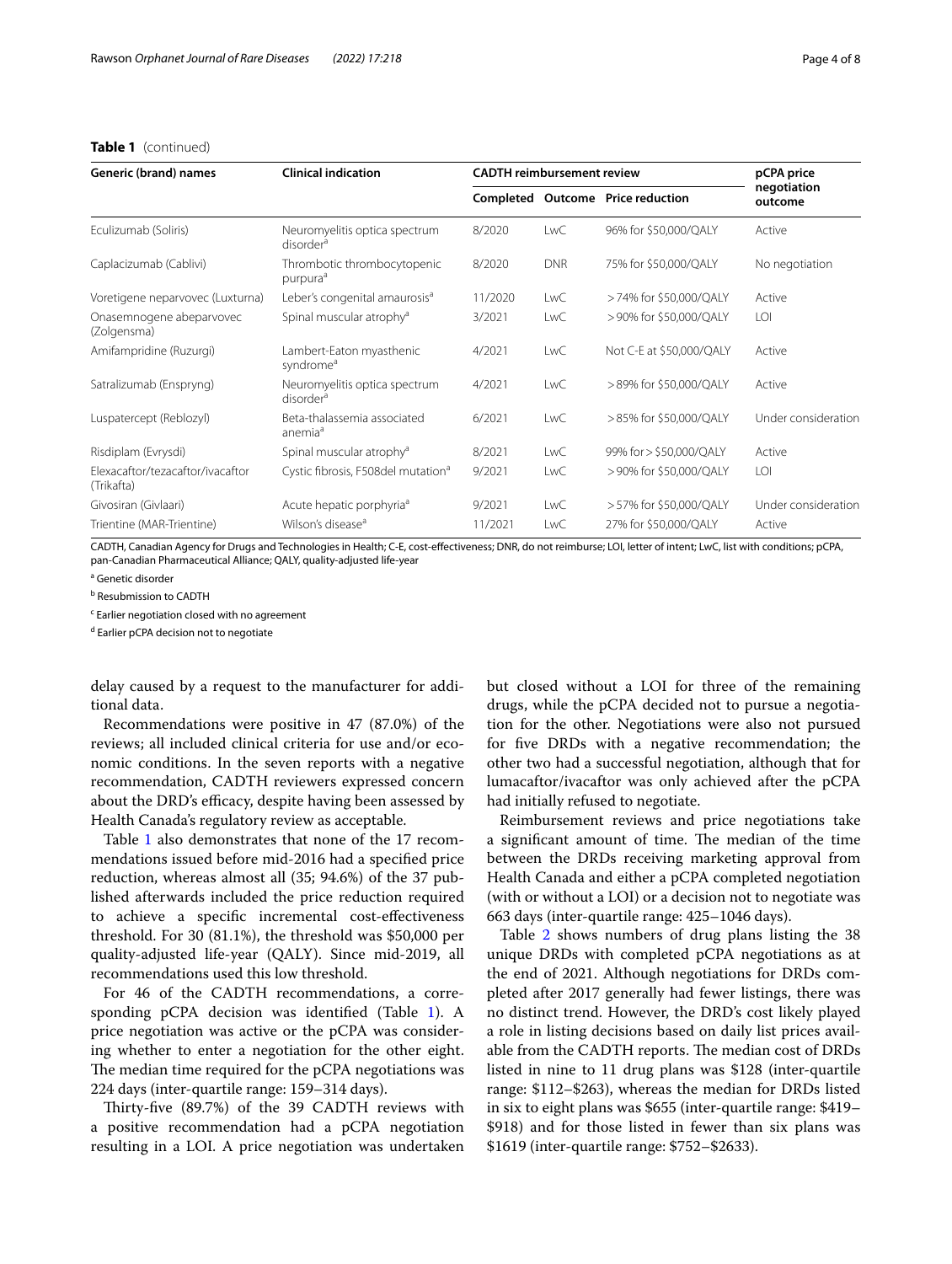### <span id="page-4-0"></span>**Table 2** Drug plan listings for 33 unique rare disorder drugs with successful price negotiations

| <b>Generic (brand) names</b>                | <b>Clinical indication</b>            | Date most recent price<br>negotiation completed | Drug plan<br>listings <sup>a</sup> |       |
|---------------------------------------------|---------------------------------------|-------------------------------------------------|------------------------------------|-------|
|                                             |                                       |                                                 | No                                 | $\%$  |
| Riociguat (Adempas)                         | Pulmonary hypertension                | 1/2015                                          | 9                                  | 81.8  |
| Stiripentol (Diacomit)                      | Dravet syndrome                       | 5/2015                                          | 10                                 | 90.9  |
| Icatibant (Firazyr)                         | Hereditary angioedema                 | 8/2015                                          | 11                                 | 100.0 |
| Nintedanib (Ofev)                           | Idiopathic pulmonary fibrosis         | 8/2016                                          | 11                                 | 100.0 |
| Pirfenidone (Esbriet)                       | Idiopathic pulmonary fibrosis         | 9/2016                                          | 11                                 | 100.0 |
| Sodium phenylbutyrate (Pheburane)           | Urea cycle disorders                  | 11/2017                                         | 8                                  | 72.7  |
| Selexipag (Uptravi)                         | Pulmonary arterial hypertension       | 12/2017                                         | 10                                 | 90.9  |
| Glycerol phenylbutyrate (Ravicti)           | Urea cycle disorders                  | 12/2017                                         | 10                                 | 90.9  |
| Asfotase alfa (Strensig)                    | Hypophosphatasia                      | $1/2018^{b}$                                    | 5                                  | 45.4  |
| Taliglucerase alfa (Elelyso)                | Gaucher disease                       | 5/2018                                          | $\overline{4}$                     | 36.4  |
| Obeticholic acid (Ocaliva)                  | Primary biliary cholangitis           | 6/2018                                          | 11                                 | 100.0 |
| Cysteamine (Procysbi)                       | Nephropathic cystinosis               | 7/2018                                          | $\overline{7}$                     | 63.6  |
| Migalastat (Galafold)                       | Fabry disease                         | 8/2018                                          | 5                                  | 45.4  |
| Nitisinone (Orfadin and generics)           | Tyrosinemia type 1                    | 11/2018                                         | 6                                  | 54.5  |
| Elosulfase alfa (Vimizim)                   | Mucopolysaccharidosis IVA             | $11/2018^c$                                     | 3                                  | 27.3  |
| Tocilizumab (Actemra)                       | Giant cell arteritis                  | 12/2018                                         | 8                                  | 72.7  |
| Nusinersen (Spinraza)                       | Spinal muscular atrophy               | 6/2019                                          | $\overline{7}$                     | 63.6  |
| Ivacaftor (Kalydeco)                        | Cystic fibrosis gating mutations      | 7/2019b                                         | 8                                  | 72.7  |
| Mercaptamine (Cystadrops)                   | Cystinosis                            | 8/2019                                          | 6                                  | 54.5  |
| Cerliponase alfa (Brineura)                 | Neuronal ceroid lipofuscinosis type 2 | 1/2020                                          | $\overline{4}$                     | 36.4  |
| Sapropterin (Kuvan)                         | Phenylketonuria                       | 2/2020                                          | 5                                  | 45.4  |
| Edaravone (Radicava)                        | Amyotrophic lateral sclerosis         | 4/2020                                          | 10                                 | 90.9  |
| Inotersen (Tegsedi)                         | Transthyretin amyloidosis             | 4/2020                                          | $\overline{7}$                     | 63.6  |
| Teduglutide (Revestive)                     | Short bowel syndrome                  | 10/2020                                         | 7                                  | 63.6  |
| Lanadelumab (Takhzyro)                      | Hereditary angioedema                 | 10/2020                                         | $\overline{7}$                     | 63.6  |
| Sebelipase alfa (Kanuma)                    | Lysosomal acid lipase deficiency      | 10/2020                                         | 6                                  | 54.5  |
| Patisiran (Onpattro)                        | Transthyretin amyloidosis             | 11/2020                                         | 8                                  | 72.7  |
| Macitentan (Opsumit)                        | Pulmonary arterial hypertension       | $12/2020^c$                                     | 6                                  | 54.5  |
| Tafamidis (Vyndaqel)                        | Transthyretin amyloidosis             | 2/2021                                          | 8                                  | 72.7  |
| Lumacaftor/ivacaftor (Orkambi)              | Cystic fibrosis, F508del mutation     | $6/2021$ <sup>d</sup>                           | 6                                  | 54.5  |
| Elexacaftor/tezacaftor/ivacaftor (Trikafta) | Cystic fibrosis, F508del mutation     | 9/2021                                          | 9                                  | 81.8  |
| Burosumab (Crysvita)                        | Hypophosphatemia (X-linked)           | 9/2021                                          | 3                                  | 27.3  |
| Onasemnogene abeparvovec (Zolgensma)        | Spinal muscular atrophy               | 10/2021                                         | $\overline{2}$                     | 18.2  |

<sup>a</sup> At December 31, 2021

<sup>b</sup> Negotiation in 2017 closed with no agreement

<sup>c</sup> Negotiation in 2015 closed with no agreement

<sup>d</sup> Decision not to pursue negotiations in 2016 and 2019

When CADTH clinical criteria for DRDs with positive recommendations were classifed into minimal, moderate or extensive, DRDs with recommendations published after mid-2016 were more likely to have extensive criteria than those issued previously (Fig. [1\)](#page-5-0). Government drug plans had access criteria consistent with CADTH's criteria or stronger for all the DRDs; none had weaker criteria. A third or more of the listing drug plans had stronger access criteria for asfotase alfa for hypophosphatasia (two of the four plans with listing criteria accessible required additional tests and documented disease-related skeletal abnormalities) and elosulfase alfa for mucopolysaccharidosis IV (one of the two plans listing this DRD required additional orthopedic, respiratory, ophthalmologic and mobility assessments).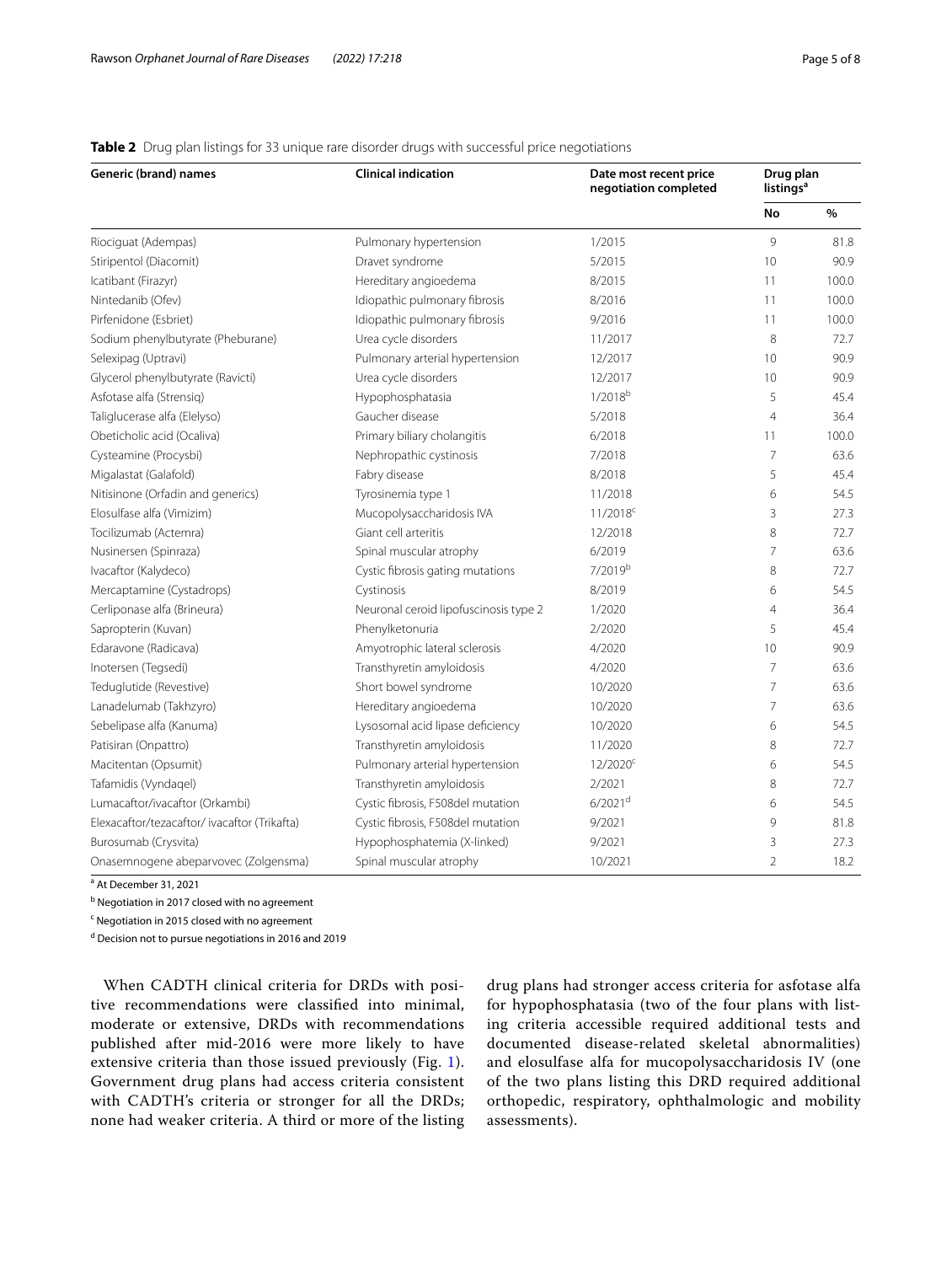

## <span id="page-5-0"></span>**Discussion**

This evaluation indicates that the CADTH-pCPA alignment has strengthened in recent years. Unlike the earlier analysis [[3\]](#page-7-2), no evidence was found that drugs for ultrarare disorders had a greater probability of receiving a negative recommendation from CADTH. The few DRDs that received a negative recommendation generally did so because reviewers had concerns about efficacy. Their developers were unlikely to be invited to negotiate with the pCPA.

The majority of CADTH reviews resulted in a positive recommendation with clinical access conditions and/or a price reduction. CADTH's clinical criteria have become more extensive, which may in part be due to more DRDs for specifc gene mutations being launched. Price criteria commonly included a specifc percentage reduction to achieve a cost-efectiveness threshold of \$50,000 per QALY, which has apparently become CADTH's standard. Price reduction recommendations range widely but were at least a 75% reduction for three-quarters of them.

Price recommendations to achieve a low \$50,000 per QALY threshold are not restricted to DRDs. Similar recommendations can be found in reviews of drugs for common disorders. In fact, CADTH reimbursement reports have recently been restructured to require a pricing statement, despite the agency's role not being price regulation. CADTH's price recommendations are clearly intended to establish a starting point for pCPA negotiations. Nevertheless, a successful price negotiation was achieved for almost 90% of the DRDs with a positive recommendation. It seems unlikely that manufacturers submitted to price cuts of 75% or more.

Who benefts from the alignment between CADTH and the pCPA?

The alignment works well for the federal, provincial and territorial governments who own, fund and manage CADTH and the pCPA, as well as their own drug programs [[6](#page-7-5)]. Government drug plans participating in a successful pCPA negotiation are not mandated to cover the medication. The likelihood that a DRD will be listed by most plans increased as time elapsed after a successful price negotiation but decreased as their cost increased. Delaying access means not having to pay for new listings. It also means manufacturers are hindered in selling their products and have less time to beneft from patent protection, while patients have to wait longer for access to potentially beneficial medicines.

The time taken by CADTH and the pCPA to complete their work resulted in access being delayed by more than a year for three-quarters of the DRDs and nearly three years for 25%. This on top of the time Health Canada takes to review and approve the DRDs for marketing (median 258 days, inter-quartile range: 210–357 days). Additional delays are caused by individual government drug plans deciding whether to list the DRDs. The entire process between marketing approval and government drug plan listing can take several years. For one DRD, sapropterin (Kuvan), it took almost 10 years since marketing approval to obtain a positive CADTH recommendation and complete a successful pCPA price negotiation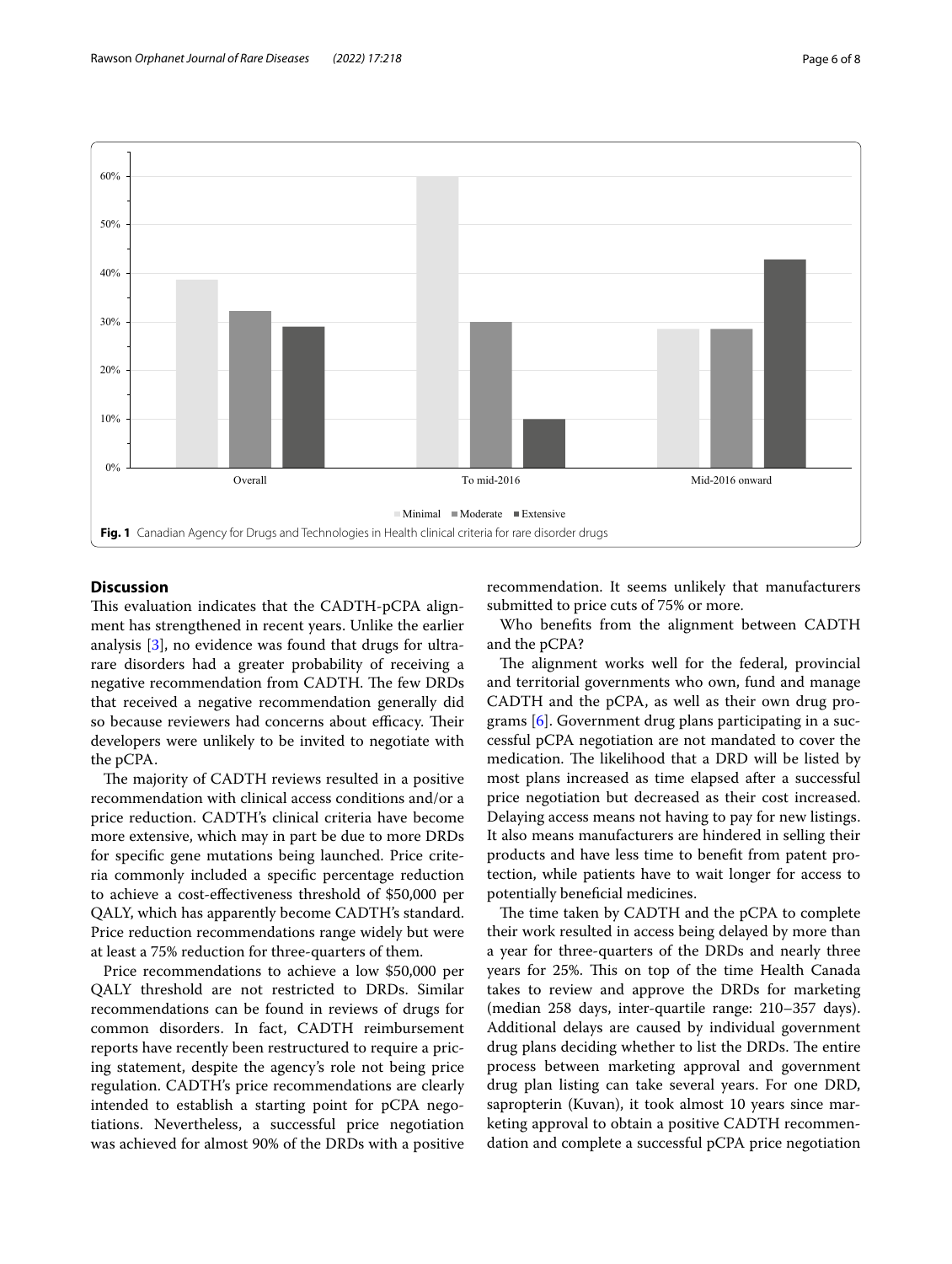[[7\]](#page-7-6) and the drug is still only listed in five government plans with restrictive access criteria.

Dates on which government drug plans decided to list the DRDs were not available for this analysis. However, a recent assessment of 63 medicines with an orphan drug designation approved by the European Medicines Agency between January 2015 and March 2020 demonstrated that the shortest median durations from Health Canada approval to reimbursement were 17.3 months in British Columbia and 19.6 months in Quebec and Manitoba, whereas in Europe, the shortest median durations from regulatory approval to a decision on reimbursement were 3.2 months in Austria, 4.1 months in Germany and 6.0 months in Finland  $[8]$  $[8]$ . It remains to be seen whether the work recently begun on a process to align regulatory reviews and health technology assessments in Canada reduces the duration between marketing approval and drug plan listing.

The current analysis also showed that, over the last eight years, clinical access criteria specifed by CADTH have become more extensive and are applied rigorously by drug plans, which denies access for patients who do not satisfy the criteria [[9\]](#page-7-8). Furthermore, higher cost DRDs were listed more slowly by drug plans, which especially impacts Canadians with ultra-rare disorders because drugs for these disorders tend to be more expensive.

Since 2017, Canada's federal government has attempted to introduce major revisions in the regulations of the tribunal whose role is to prevent time-limited drug patents from being abused by excessive prices that would have signifcantly altered the country's pharmaceutical environment  $[10]$  $[10]$ . This led to considerable uncertainty during the last fve years in the biopharmaceutical industry and anxiety among patients, especially those wanting access to new ground-breaking medicines that offer solutions to unmet or poorly met health needs. Legal decisions against the federal government have led to a scale-back in the changes, which will be limited to an adjustment in the tribunal's international list price comparison. Some but not all drug developers may accept this revision. Only time will tell whether DRDs are impacted more or less than other drugs by this change.

The government also intends to implement a national strategy for access to DRDs, but the affordability of DRDs has been over-emphasized so far [[11\]](#page-7-10). Highcost ground-breaking DRDs that fulfll unmet needs for patients and also reduce expensive hospitalizations and other health services and are life-changing for patients but are unafordable for the average Canadian must be part of the initiative. An urgent need exists for the federal, provincial and territorial governments to implement a long-overdue, comprehensive rare disease strategy [[8,](#page-7-7) [12](#page-7-11)] that includes ensuring that DRDs are reviewed and reimbursed quickly and equitably to provide adequate health care to all Canadians that need them.

### **Conclusions**

The CADTH-pCPA alignment is working for the governments that own these agencies, but patient access continues to be delayed and an uphill battle [[13](#page-7-12)]. Patients with rare diseases, such as amyotrophic lateral sclerosis, do not have time to wait, while children with developmental genetic diseases need to began therapy as soon as possible to avoid irreversible physical or mental deterioration. The focus in Canada needs to change from raising barriers to ensuring that patients with unmet needs can access high-cost innovative medicines that alleviate sufering, prevent premature death and/or significantly improve their quality of life. This involves changing the antagonist approach to the biopharmaceutical industry that Canadian governments have held for decades to one of cooperative collaboration [[14\]](#page-7-13).

#### **Abbreviations**

CADTH: Canadian Agency for Drugs and Technologies in Health; DRD: Drug for rare disorder; LOI: Letter of intent; pCPA: pan-Canadian Pharmaceutical Alliance; QALY: Quality-adjusted life-year.

#### **Acknowledgements**

Not applicable.

#### **Author contributions**

NR is solely responsible for the concept, analysis and content of the manuscript. NR read and approved the fnal manuscript.

#### **Funding**

The author gratefully acknowledges support for the publication fee from RAREi, a network of 16 Canadian biopharmaceutical companies committed to improving the lives of rare disease patients by researching, developing and commercializing rare disease treatments. RAREi had no input into the concept, content or writing of the manuscript. No other funding for the development of this work was received from any source.

#### **Availability of data and materials**

Dataset analyzed is available from the author on reasonable request.

#### **Declarations**

**Ethics approval and consent to participate** Not applicable.

**Consent for publication** Not applicable.

#### **Competing interests**

The author declares no competing interests.

#### **Author details**

<sup>1</sup> Saskatoon, SK, Canada. <sup>2</sup> Canadian Health Policy Institute, Toronto, ON, Canada. 3 Macdonald-Laurier Institute, Ottawa, ON, Canada.